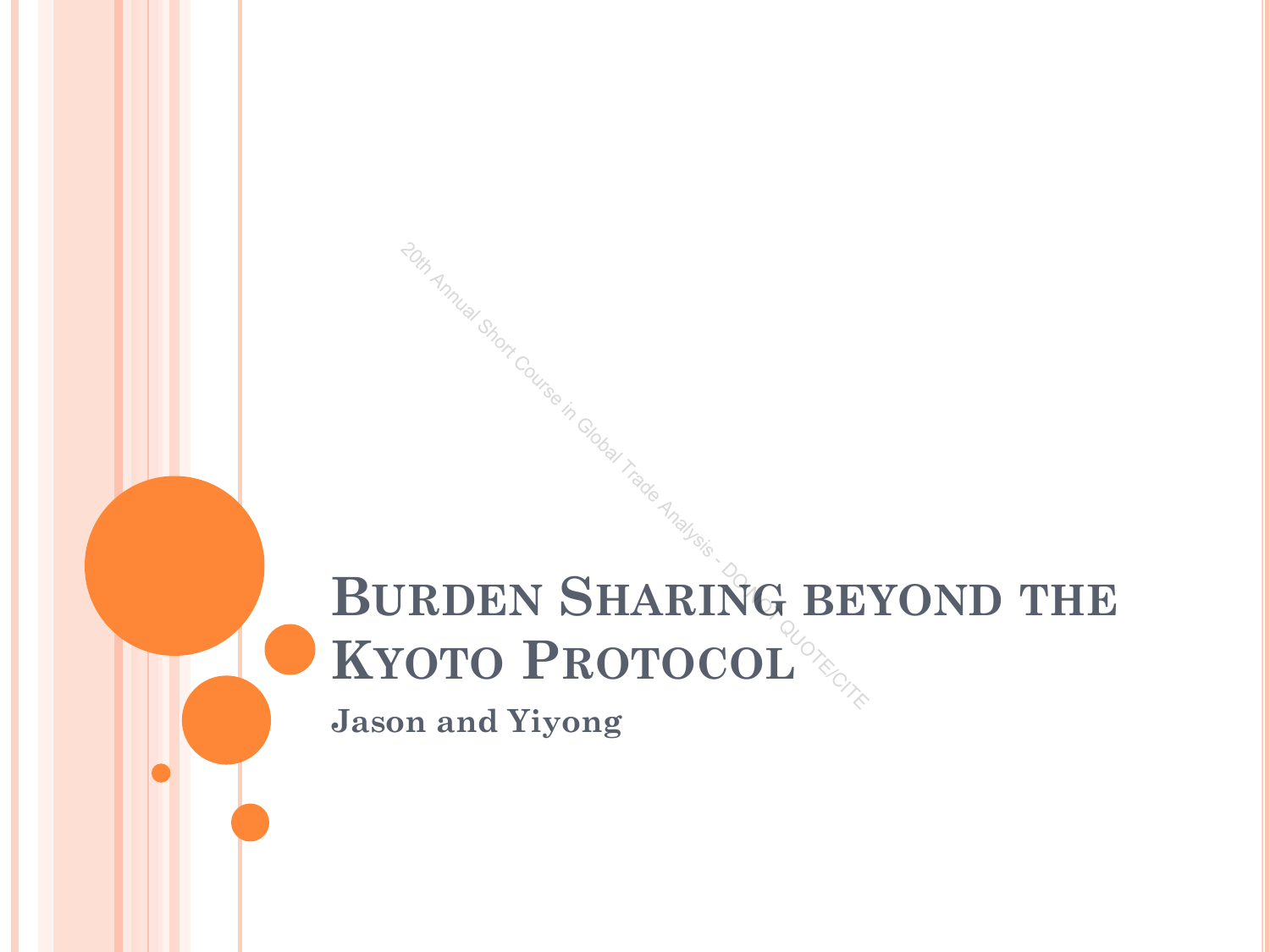# **CONTENTS**

- **o** Background
- 3 extended scenarios
- Emission and Carbon Trade Results

**Leis-DO NOT QUOTE/CIT** 

- Welfare Results
- Wrap up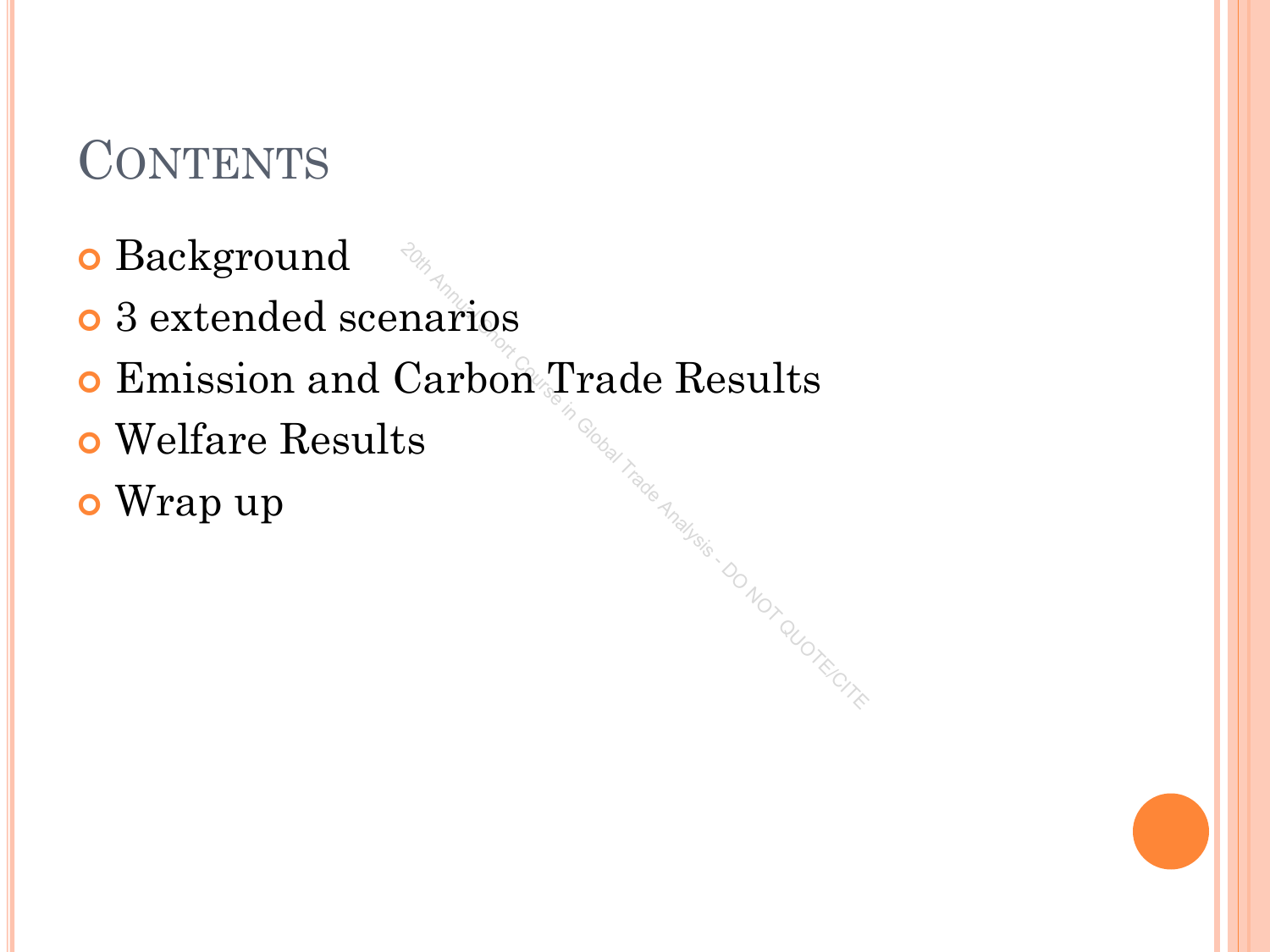#### BACKGROUND

#### Global Warming Alarm:

- We must cap global average temperature below 2 Celsius degrees above pre-industrial level.  $\begin{aligned} \text{arg.} \text{Alarm:} \ \text{global average temperature} \ \text{as above pre-industrial level} \ \text{with } \mathbf{r} \text{ is the way ahead (to each of the image) \ \text{with } \mathbf{r} \text{ is a single number of edges.} \ \text{in,} \ \text{in,} \ \text{in,} \ \text{in,} \ \text{in,} \ \text{in,} \ \text{in,} \ \text{in,} \ \text{in,} \ \text{in,} \ \text{in,} \ \text{in,} \ \text{in,} \ \text{in,} \ \text{in,} \ \text{in,} \ \text{in,} \ \text{in,} \ \text{in,$
- We must work it out together.
- Kyoto Protocol points the way ahead (to expire in 2012).

#### Problems Arise:

- How to share mitigation burden while maintaining equitable access to sustainable development?
- How to compensate losers in collective action?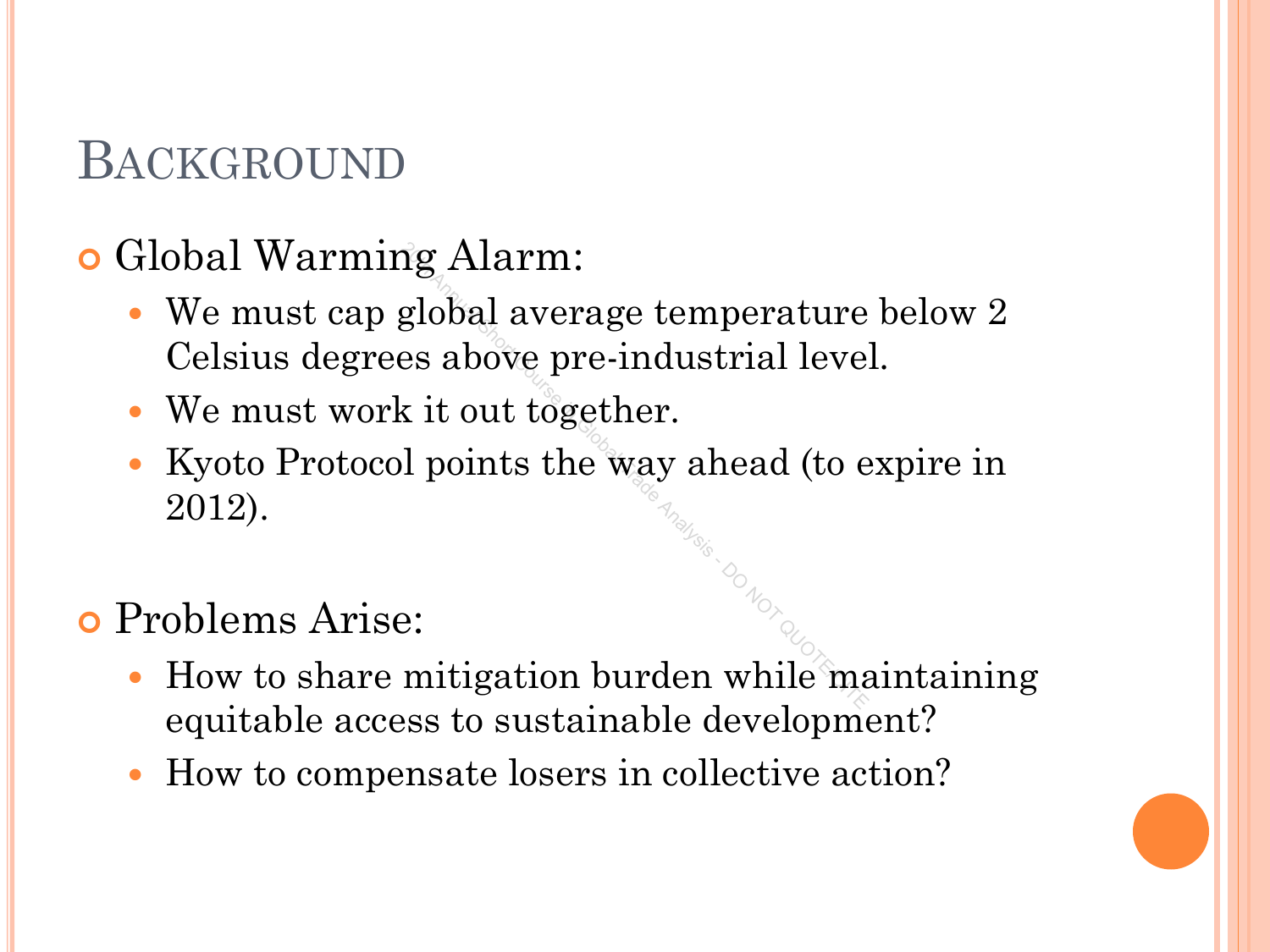#### ALTERNATIVE PLANS OF BURDEN SHARING

| <b>Country</b> | <b>Kyoto Protocol</b> | More by DC | More by LDC | <b>Equal Sharing</b> |
|----------------|-----------------------|------------|-------------|----------------------|
| <b>USA</b>     | $-17$                 | $-22$      | $-12$       | $-9$                 |
| <b>EU27</b>    | $-17$                 | $-22$      | $-12$       | $-9$                 |
| <b>EEFSU</b>   | 9                     | 9          | 9           | $-9$                 |
| <b>JPN</b>     | $-30$                 | ′35        | $-25$       | $-9$                 |
| RoA1           | $-40$                 | $-45$      | $-35$       | $-9$                 |
| <b>EEx</b>     | $\overline{0}$        | 5          | $-5$        | $-9$                 |
| <b>CHN</b>     | $\Omega$              | 5          | $-5$        | $-9$                 |
| <b>IND</b>     | $\Omega$              | 5          | $-5$        | $-9$                 |
| <b>ROW</b>     | $\Omega$              | 5          | -5          | $-9$                 |
| World          | $-8.6$                | $-8.8$     | $-8.5$      | $-9.0$               |
|                |                       |            |             |                      |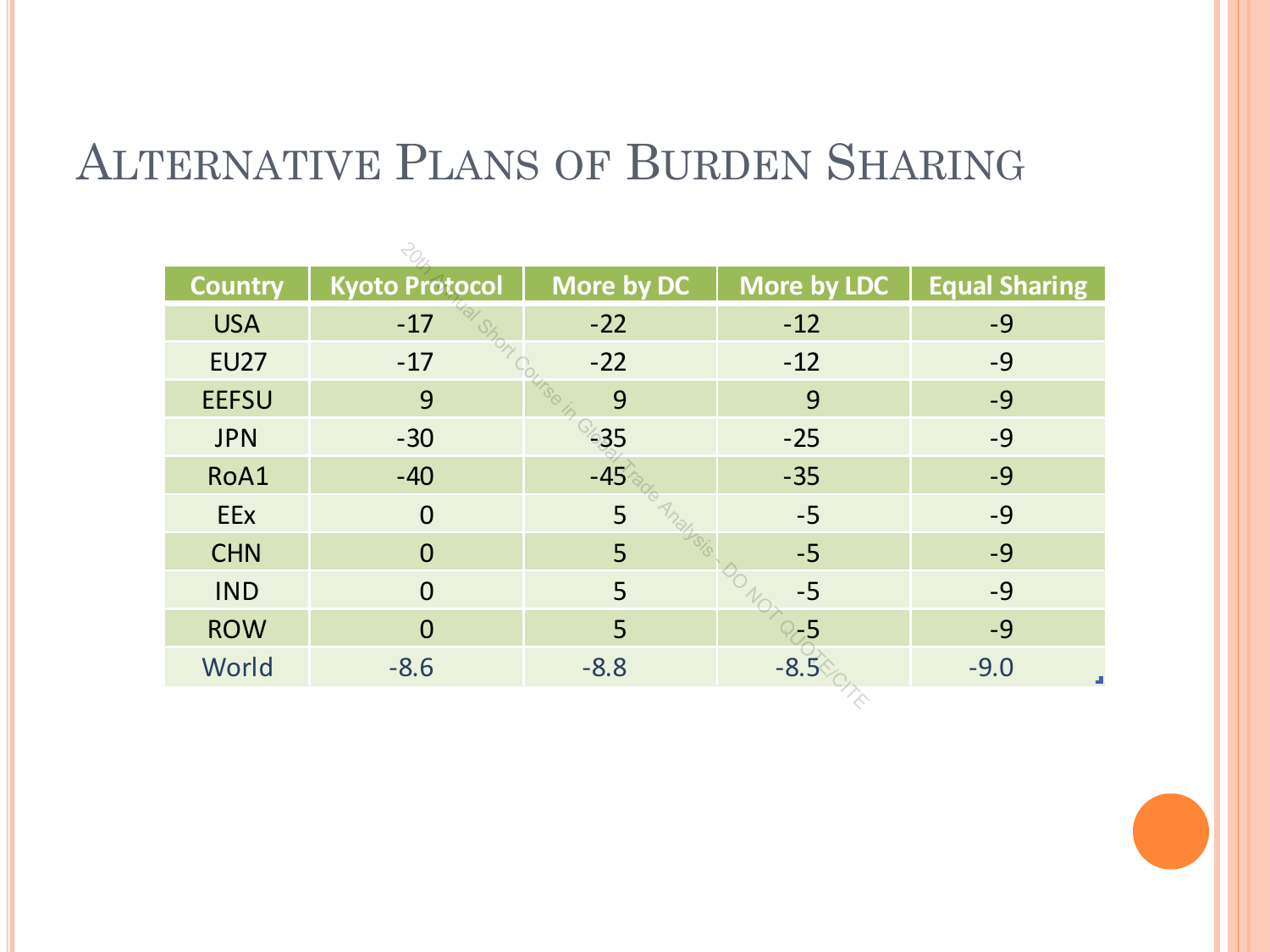#### SCENARIO CALCULATIONS

 In all scenarios, global emissions are capped at the initial Kyoto level  $\begin{aligned} \text{a, global emissions are c:} \ \text{to level} \ \text{luction per region was convex} \ \text{carbon reduction} \ \text{located to the LDC in \% cha} \ \text{trading in all scenarios} \end{aligned}$ 

- % Change reduction per region was converted into a global tons of carbon reduction
- This was reallocated to the LDC in % change form

Global permit trading in all scenarios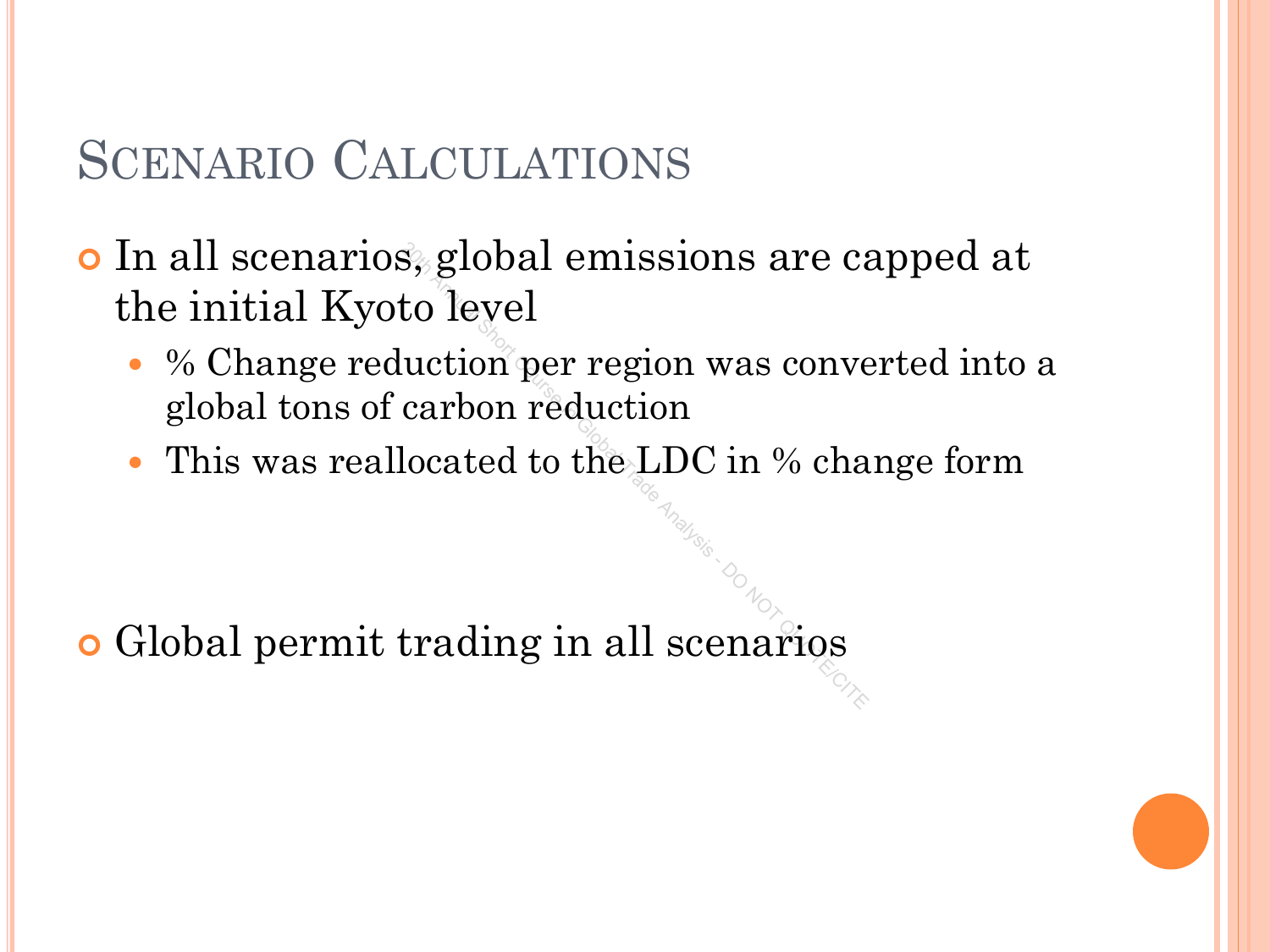### EMISSION AND CARBON TRADE RESULTS

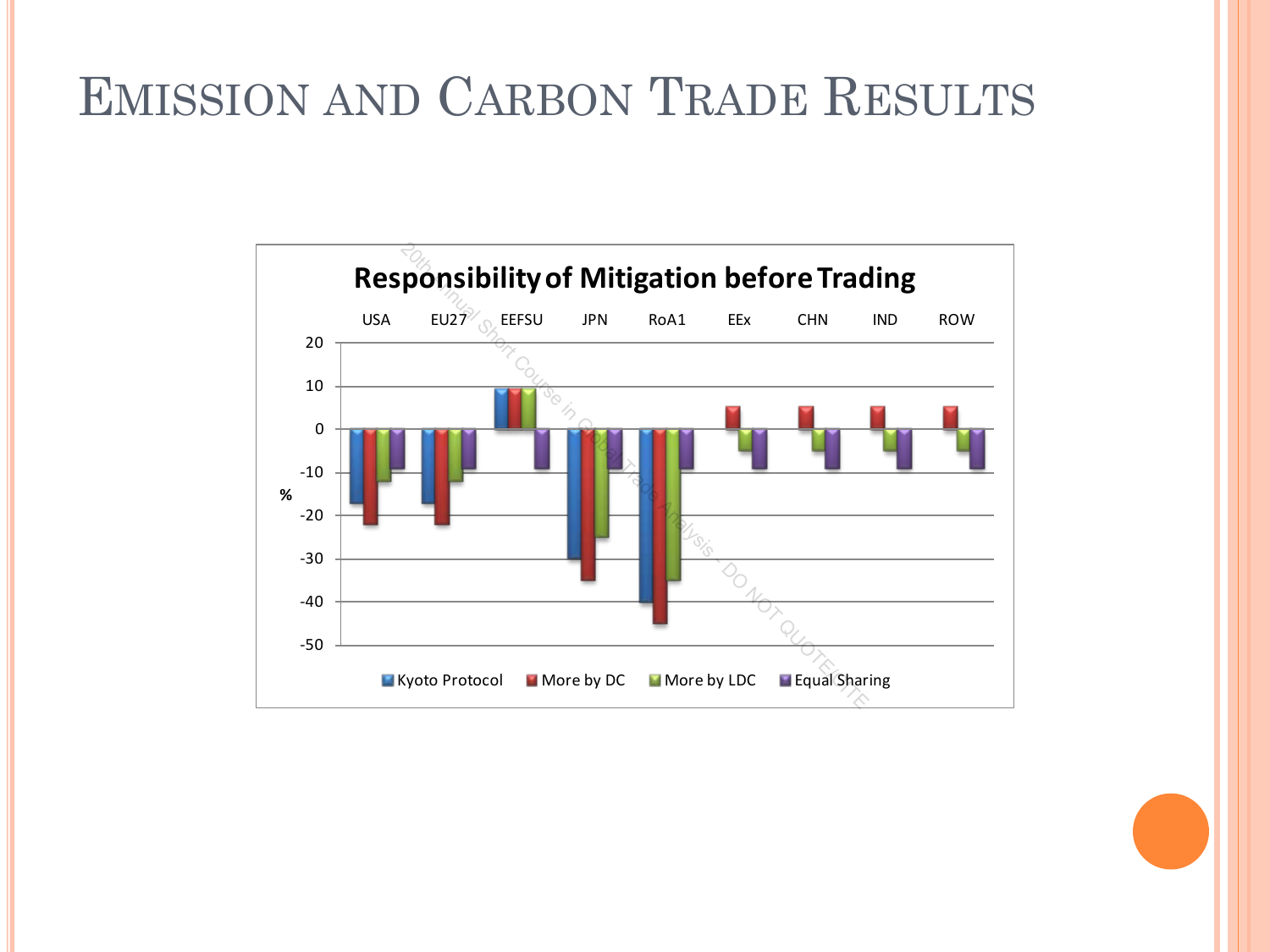# EMISSION AND CARBON TRADE RESULTS



|                      | Kyoto Protocol More by DC More by LDC Equal Sharing |      |      |  |
|----------------------|-----------------------------------------------------|------|------|--|
| \$ per ton of carbon |                                                     | 22.9 | 21.8 |  |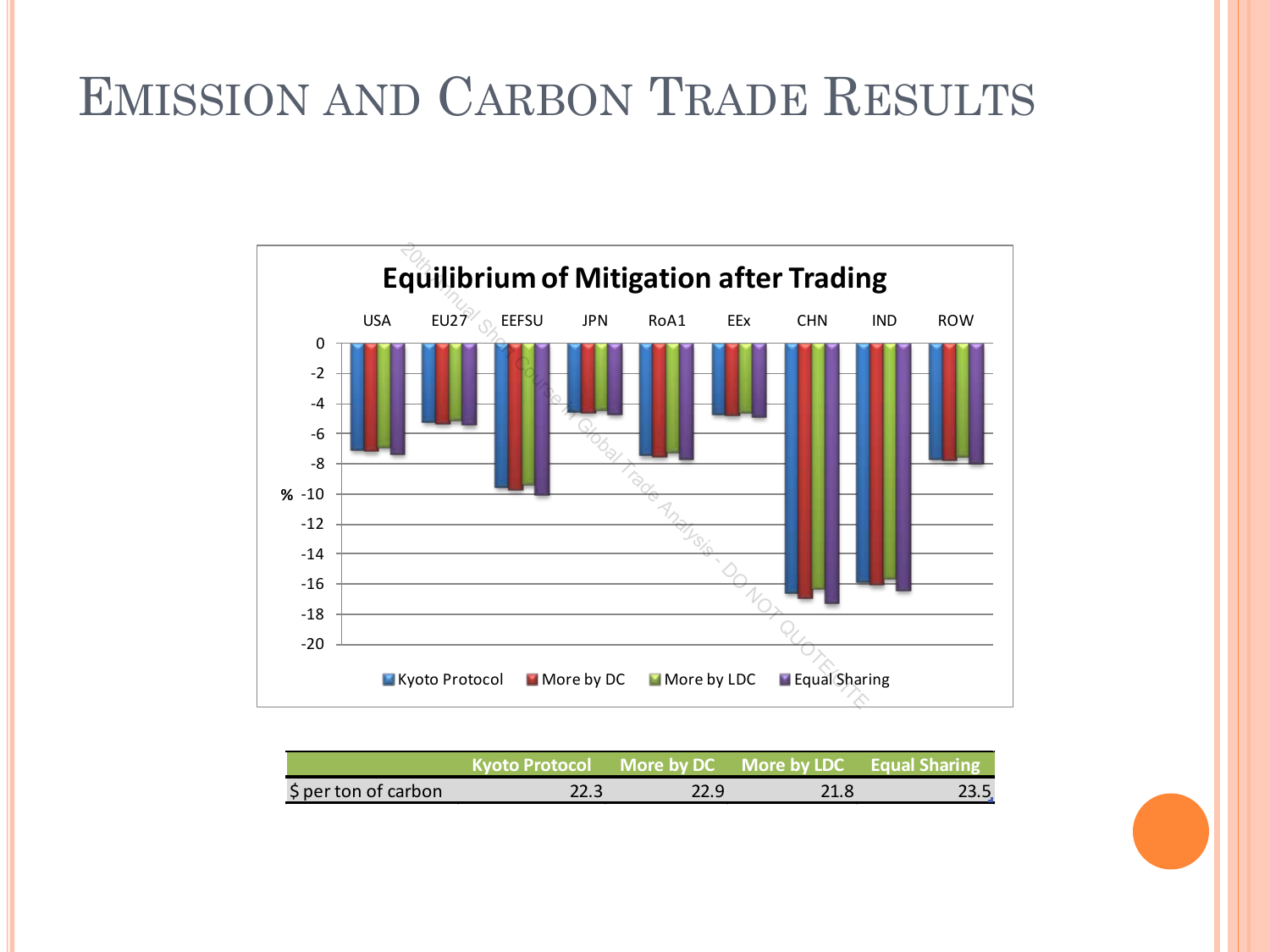### WELFARE RESULTS

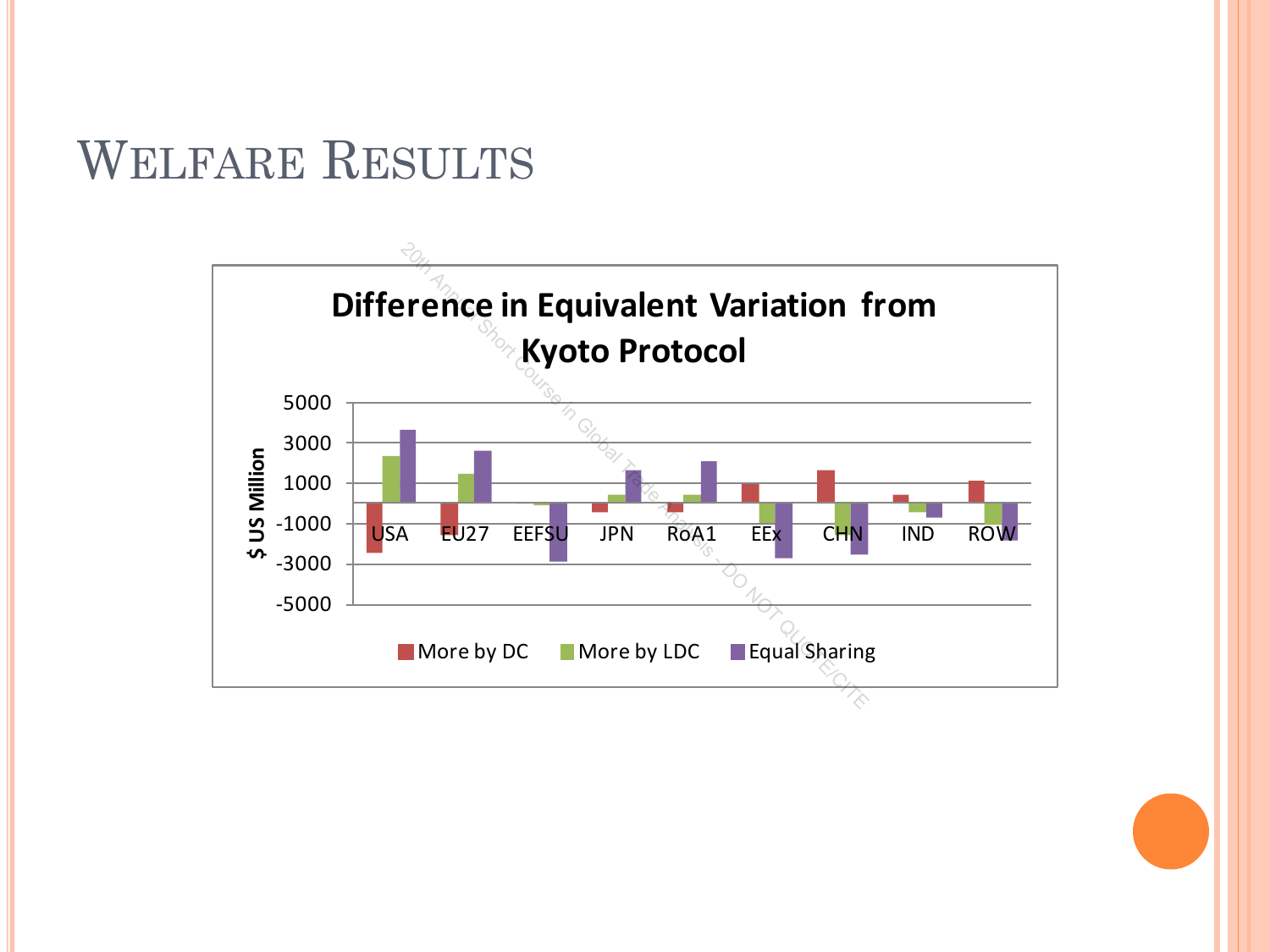# HOW MUCH OF EV CAN BE ACCOUNTED FOR BY WEALTH TRANSFER

**EV - WT (WT/EV) More by DC More by LDC Equal Sharing** USA -556 (77%) 536 (77%) 616 (83%) EU27  $-314$ (80%) 301 (80%) 574 (78%) EEFSU 45 (0%) -43 (0%)  $-122$ (96%) JPN -73 (82%) 71 (82%) 182 (89%) RoA1 -126 (72%) 124 (71%) 62 (97%) EEx -4 (100%) 12 (101%) -873 (68%) **CHN** 277 (83%) -269 (83%) 35 (101%) IND 119 (74%) -114 (73%) -57 (92%) ROW 280 (74%) -269 (74%) -298 (83%)  $WT =$ Carbon balance X Carbon Tax In Millions of US dollars 20th Annual Short Course in Global Trade Analysis Course in Global Trade Analysis Course in Global Trade Analysis Course in Global Trade Analysis Course in Global Trade Analysis Course in Global Trade Analysis Course in Gl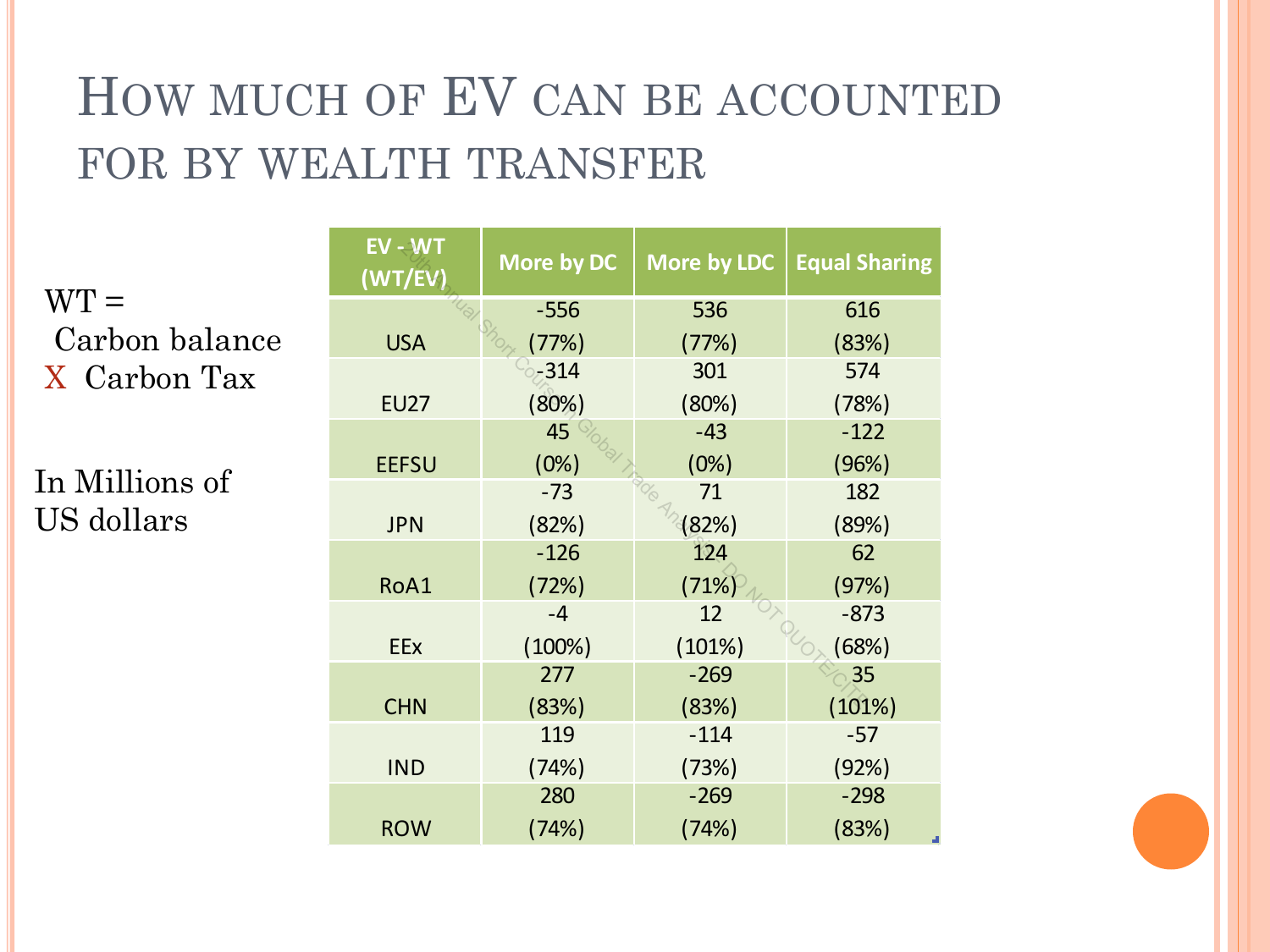#### **SUMMARY**

 Initial allocation of emission quotas have little effect on equilibrium location of emissions mitigation  $\begin{array}{c} \circ_{\mathbb{Z}}\ \mathbb{Z}\ \mathbb{Z} \ \mathbb{Z} \end{array}$  of emission quotas has basic on welfare.

 Initial allocation of emission quotas have significant impact on welfare.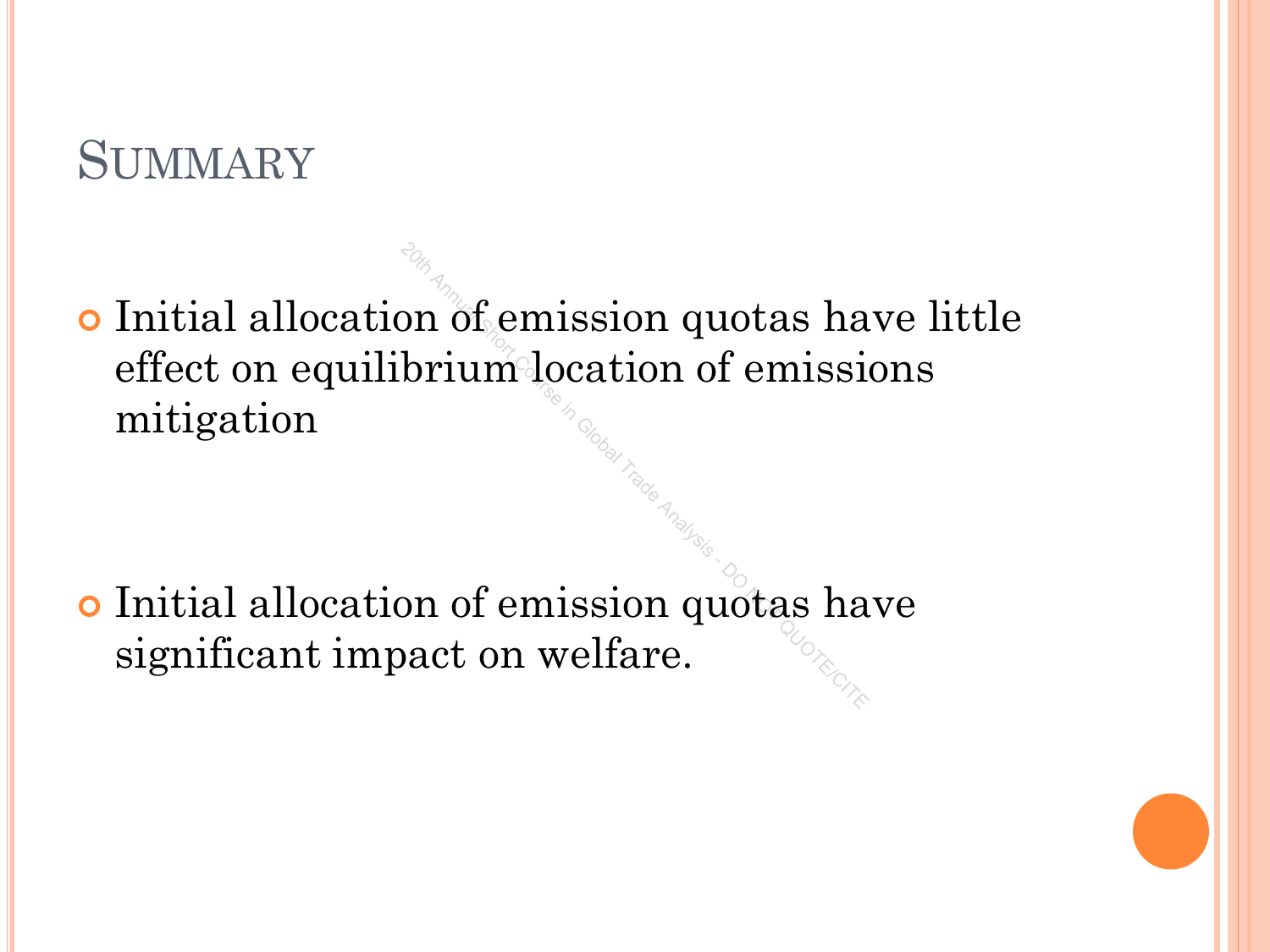# Thank you for your attention <sup>201</sup>2 Annual Short Course in Global Trade Analysis - Download Trade Analysis - Download Analysis - Download Dra<br>Analysis - Download Drame Analysis - Download Drame Drame Drame Drame Drame Drame Drame Drame Drame Drame Dra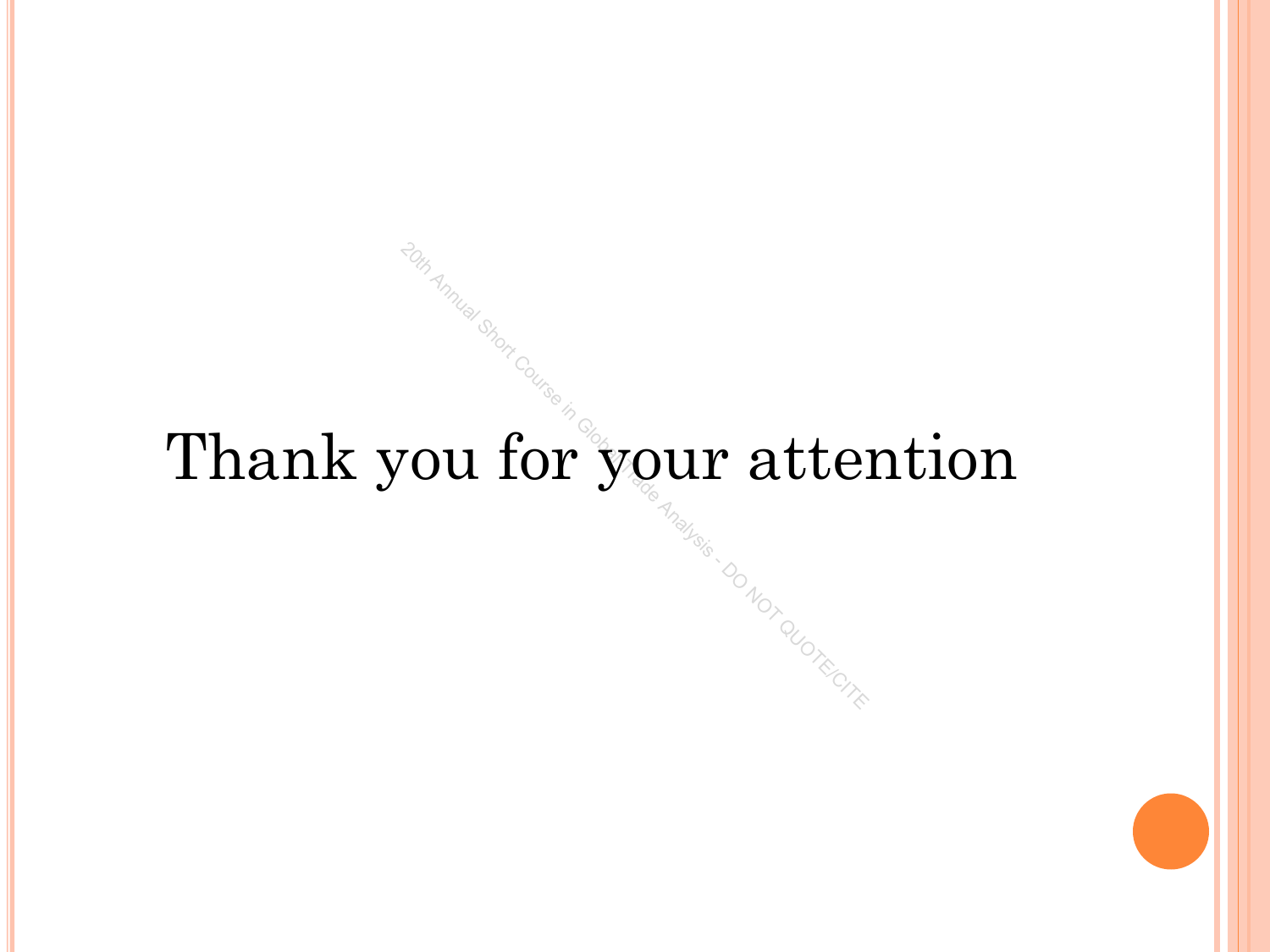# WELFARE DEC.: MORE BY DC

| <b>WELFARE</b> | 1 co2trd | 2 alloc A1 | 6 tot E1 | $7$ is F1      | <b>Total</b> |
|----------------|----------|------------|----------|----------------|--------------|
| 1 USA          | $-5566$  | $-4445$    | 2267     | 185            | $-7559$      |
| <b>2 EU27</b>  | $-4096$  | $-1279$    | 2966     | 0              | $-2409$      |
| 3 EEFSU        | 2763     | $-940$     | $-1120$  | 69             | 772          |
| 4 JPN          | $-2066$  | $-868$     | 1505     | $-138$         | $-1567$      |
| 5 RoA1         | $-2428$  | $-1146$    | $-1657$  | 18             | $-5212$      |
| 6 EEx          | 1958     | $-2209$    | $-8034$  | 53             | $-8232$      |
| 7 CHN          | 5968     | $-2037$    | 1131     | $-100$         | 4962         |
| 8IND           | 1383     | $-699$     | 671      | 50             | 1404         |
| 9 ROW          | 2071     | $-1462$    | 2267     | $-137$         | 2738         |
| <b>Total</b>   | $-14$    | $-15086$   | $-4$     | $\overline{0}$ | $-15103$     |
|                |          |            |          |                |              |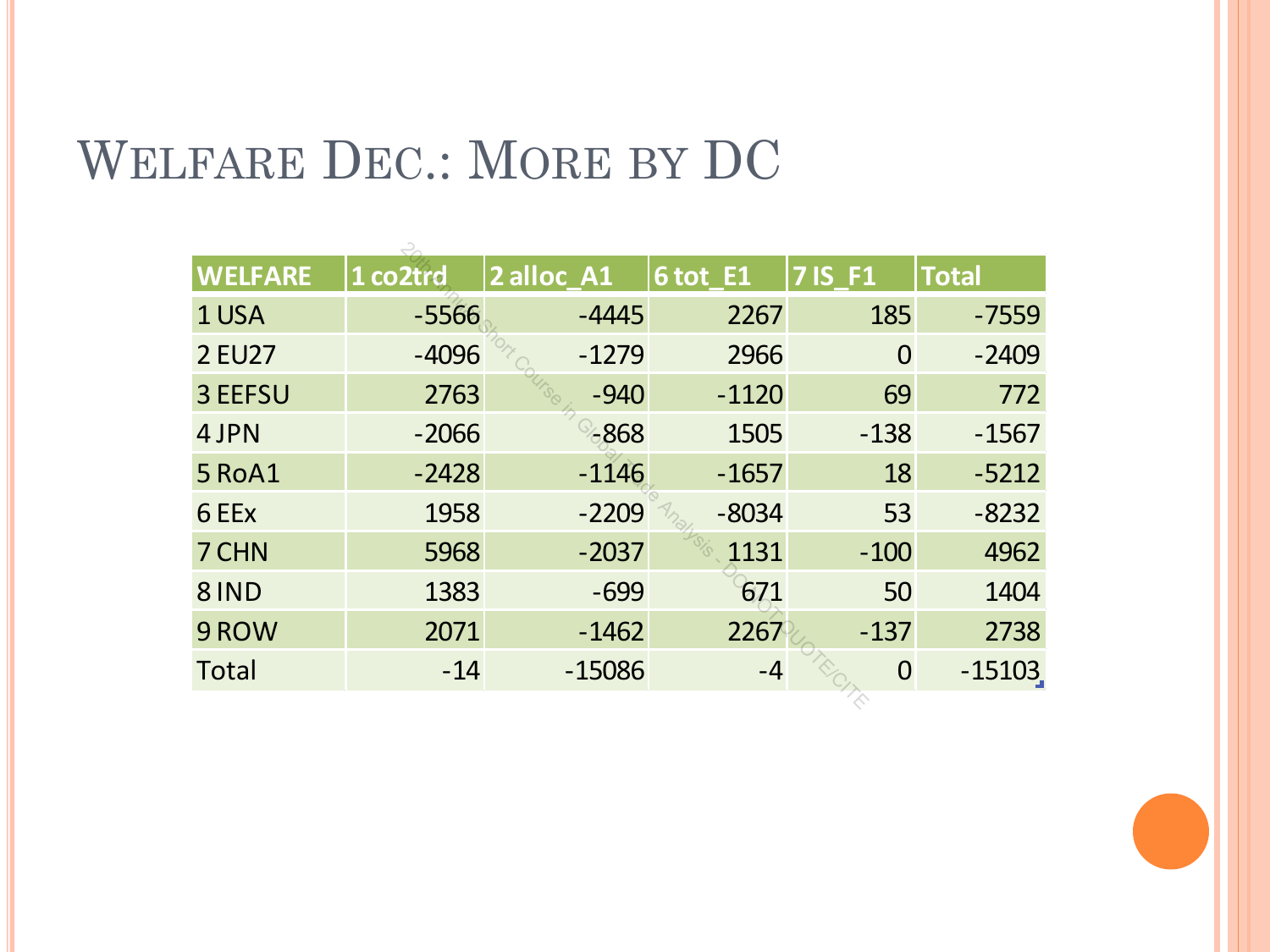### WELFARE DEC.: MORE BY LDC

| <b>WELFARE</b> | 1 co2trd | 2 alloc_A1 | 6 tot E1 | <b>7IS F1</b>  | <b>Total</b> |
|----------------|----------|------------|----------|----------------|--------------|
| 1 USA          | $-1837$  | $-4004$    | 2719     | 336            | $-2787$      |
| <b>2 EU27</b>  | $-1617$  | $-842$     | 3129     | $-55$          | 616          |
| 3 EEFSU        | 2583     | $-870$     | $-1085$  | 56             | 685          |
| 4 JPN          | $-1335$  | $-788$     | 1543     | $-176$         | $-756$       |
| 5 RoA1         | $-1716$  | $-1034$    | $-1566$  | $-12$          | $-4328$      |
| 6 EEx          | $-83$    | $-2234$    | $-7926$  | 55             | $-10188$     |
| 7 CHN          | 2949     | $-1896$    | 777      | $-91$          | 1739         |
| 8IND           | 663      | $-708$     | 549      | 22             | 526          |
| 9 ROW          | 387      | $-1507$    | 1855     | $-135$         | 600          |
| <b>Total</b>   | $-7$     | $-13883$   | -4       | $\overline{0}$ | $-13893$     |
|                |          |            |          |                |              |